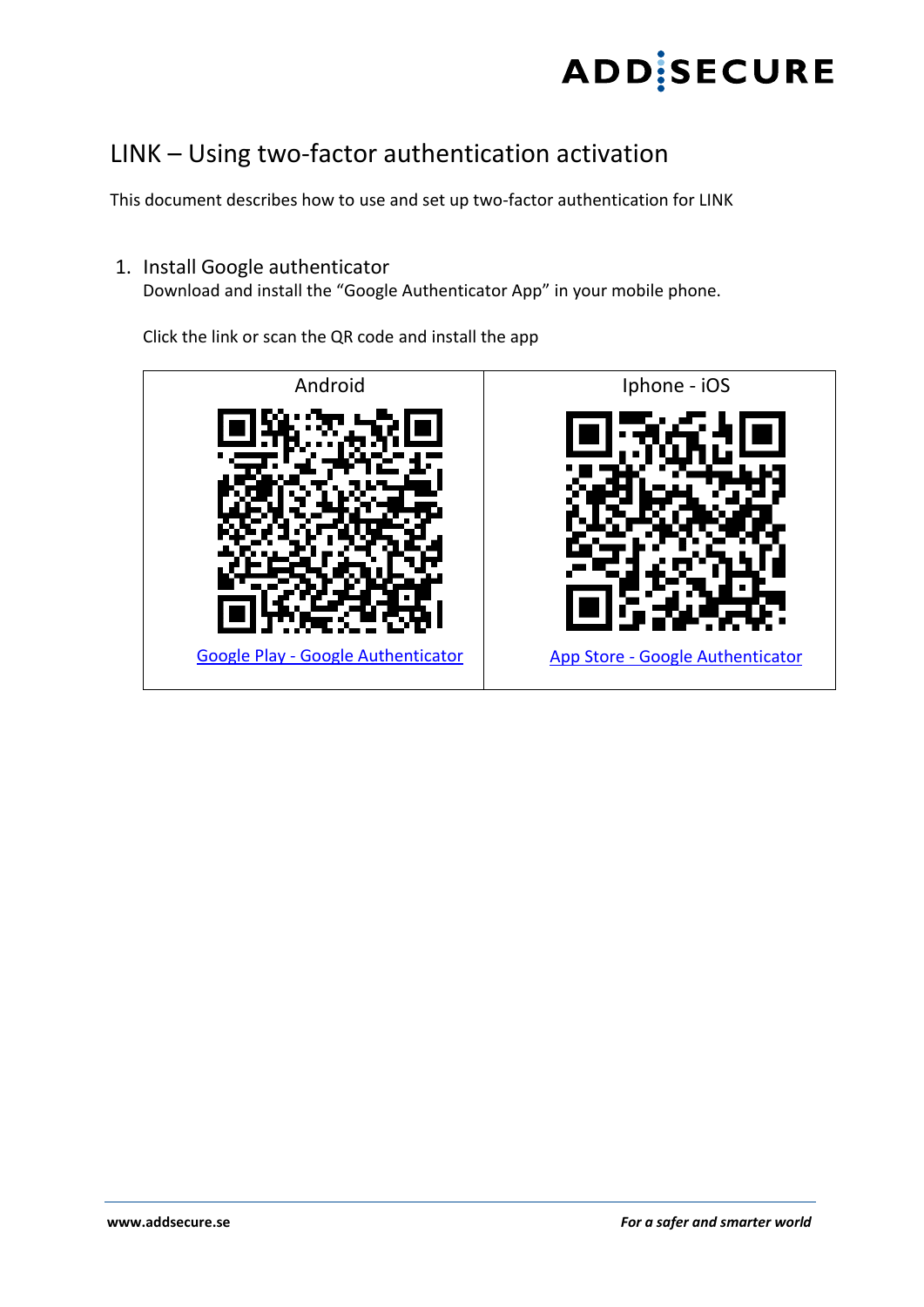## 2. Set up and configure Google Authenticator

|                                                                                                                                                                                                                                                                                                                                                                                                                                                                                                                            | $\left( 2\right)$                                                      | $\left( 3\right)$                                                                                                                                          |                                                                                                                                                                                                                                                                                                                                                                                                                               |
|----------------------------------------------------------------------------------------------------------------------------------------------------------------------------------------------------------------------------------------------------------------------------------------------------------------------------------------------------------------------------------------------------------------------------------------------------------------------------------------------------------------------------|------------------------------------------------------------------------|------------------------------------------------------------------------------------------------------------------------------------------------------------|-------------------------------------------------------------------------------------------------------------------------------------------------------------------------------------------------------------------------------------------------------------------------------------------------------------------------------------------------------------------------------------------------------------------------------|
| The first time you sign in to LINK<br>manager, you must set up the two-<br>factor authentication for your account.                                                                                                                                                                                                                                                                                                                                                                                                         | Open and use the "Google<br>Authenticator App" to scan the QR<br>code. | Once the QR code has been scanned,<br>the app will display your account<br>information and a six-digit code.                                               | Enter the displayed code and press<br>"Setup otp".                                                                                                                                                                                                                                                                                                                                                                            |
| $\left[\widehat{\widehat{\mathsf{B}}}\right]$<br><b>LINK</b><br>by ADD SECURE<br>Your organization has chosen to activate two-<br>factor authentication. You need to activate this<br>to be able to sign in<br>You need a smart phone with google<br>authenticator app<br>Scan the QR-code with your authenticator app<br>Enter Code returned by authenticator app and<br>press Setup otp<br>Setup otp<br>Sign in using your email address and<br>password. When the sign-in is<br>successful, you will be asked to set up | Click on<br>and<br>scan the QR-code with<br>the mobile app.            | 16:45<br>na lin<br>Sök efter konton<br><br>AddSecure (pelle.karlsson.12345678@link.iot<br>239 299<br>Notice that the code will<br>change every 30 seconds. | $\widehat{A}$<br><b>NK</b><br><b>ADDISECURE</b><br>Your organization has chosen to activate two-<br>actor authentication. You need to activate this<br>to be able to sign in.<br>You need a smart phone with google<br>authenticator ann<br>Scan the QR-code with your authenticator app<br>Enter Code returned by authenticator app and<br>press Setup otp<br>239299<br>Setup otp<br>If the setup is successful, you will be |
| two-factor authentication.                                                                                                                                                                                                                                                                                                                                                                                                                                                                                                 |                                                                        |                                                                                                                                                            | redirected to the sign-in page.                                                                                                                                                                                                                                                                                                                                                                                               |